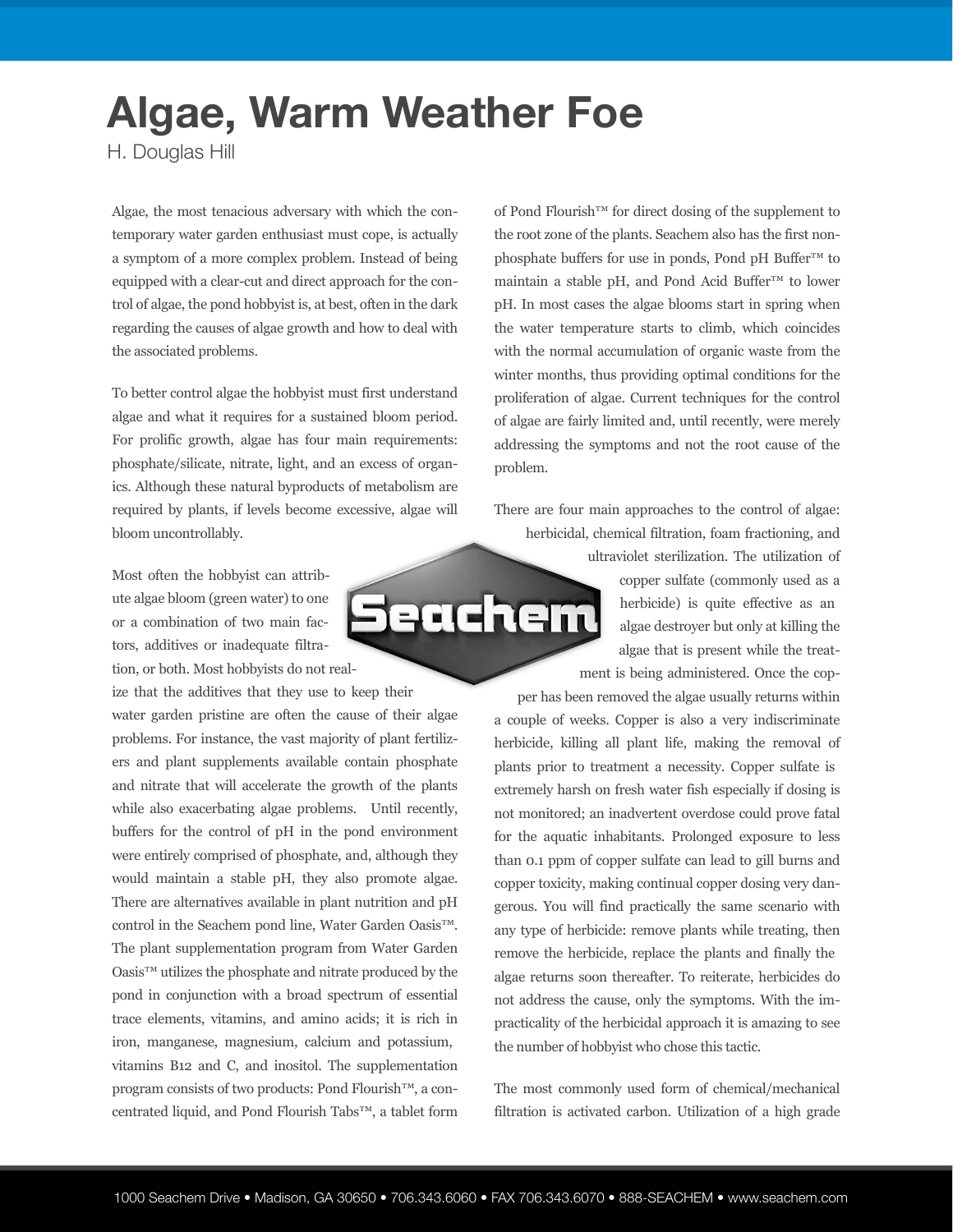activated carbon will reduce the amount of organics in the water, thus removing one factor in the algae equation. For organic removal, activated carbon is extremely effective. However, due to the limited duration of usefulness, usually only one to two months, it is not as cost effective as would be the use of a regenerable ion exchange resin. When used properly a high grade resin can outperform activated carbon in both organic uptake and duration of use. Also, most resins are fully regenerable with the use of common household chemicals. The initial cost of most resins may cause reservation on the part of the hobbyist but one must look at the long term. Utilization of resins as a replacement for carbon will over the period of one year have a fairly large cost savings.

Since even the highest grade carbons will only last 30 to 60 days, in one year carbon must be changed a minimum of 6 to 12 times. For a moderately sized pond of 500 gallons, this equals approximately \$30.00 per use for a high grade extended use carbon, which amounts to a yearly cost of between \$180.00 and \$360.00. When compared to even the most expensive resins with selective removal characteristics, which carry an initial cost of approximately \$250.00 for a quantity that would last in the same 500 gallon pond approximately two years and allows for multiple regenerations that could extend the useful life of the product to a minimum of 6 years. When viewed this way, the cost of using resins in water garden management for organic removal and overall water quality control is relatively inexpensive. Utilization of resins in the water garden environment is fairly new, but resin use in in both freshwater and marine aquariums has through exhaustive research been shown to be beneficial in reducing the concentrations of organics in all types of water. One could extrapolate that this would reduce algae problems by directly attacking one of the causes without the adverse affects often associated with herbicidal approaches.

Probably the most important form of chemical filtration available to facilitate the demise of algae would be phosphate/silicate extracting media. Preferentially the media should be bead shaped, as should all types of chemical filtrants (resin, carbon etc.). This allows for op-

timal water flow characteristics, unlike impeded flow that is characteristic of granular products (arising from packing and channeling). A premium grade phosphate extractor should have a capacity to remove about 100mg/L phosphate in 100 gallons of water per 1 liter volume of media.

In the pond industry foam fractioning is increasing in popularity, and understandably so, since foam fractioners can remove organics efficiently. Foam fractioners provide a cost effective means for the hobbyist to reduce the organic buildup as well as directly removing algae from the water in the process. Although the capacity for direct removal of algae is limited, the ability to remove organics is quite substantial, and, in most large ponds, is well worth the time and effort of designing your own or purchasing a manufactured unit.

Ultraviolet sterilization destroys algae by burning its cellular structure as well as organic material. Although the use of ultraviolet sterilizers for aquatic use is well documented and is undeniably a positive addition, its main function is not directly for algae control. The primary function of ultraviolet is to destroy water born parasites to keep the fish healthy and disease free. Most ultraviolet units are at best over-rated as to acceptable flow rates; consequently, most hobbyist don't see the full effect of the units because water flow is too high to allow for adequate exposure time. If an ultraviolet unit is purchased for control of parasitic infestations, then the added benefit of algae suppression is icing on the cake, but there are more effective ways to control algae.

As for lighting, there are but a few ways to help reduce the amount of light that penetrates the surface of the pond. One that is simple but effective, is the use of shading plants (lotus, water lilies, duck weed or even shading trees out side of the pond such as willows or Japanese Maples). Another option that seems to help somewhat is the use of light diffusing dies to color the water. As long as these are not detrimental to the biological filter or the plant life. Malachite green and methylene blue should not be used for this purpose, since they pose hazards to the plants as well as the bacteria housed in the biological filter.